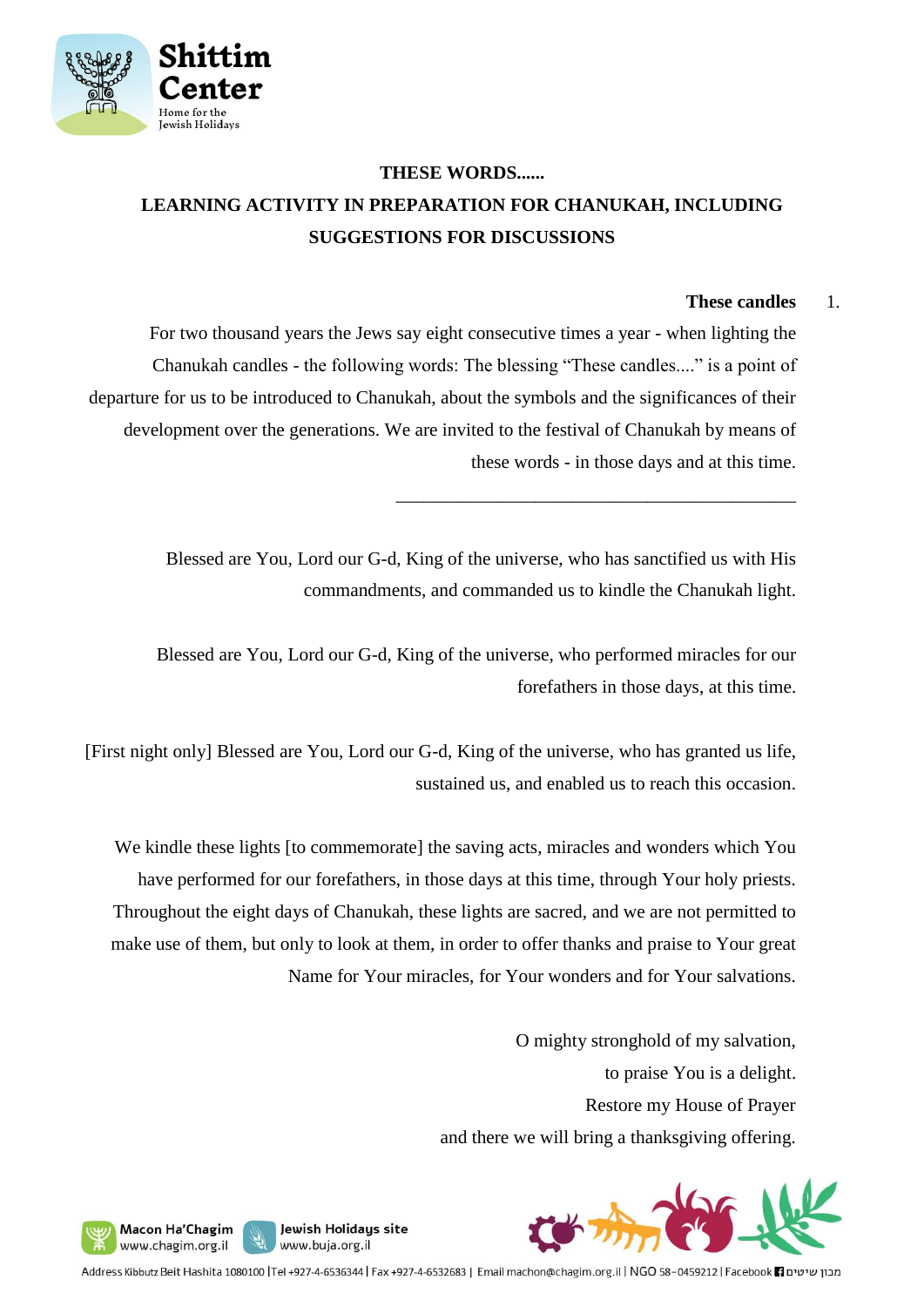

[In the prayer book there are an additional five verses of this liturgy]

#### **Blessed** 2.

As it is the way with blessings, we first bless G-d and then kings (King of the Universe). The blessing is an expression for a combination of emotions: the feeling of our subjugation to G-d, expressing thanks for His grace, praising His power. Of course this combination is not binding and one can express with these words any emotion that one wishes.

**DISCUSSION: SHOULD NON-BELIEF IN G-D CANCEL OUT MY WISH TO SAY THIS BLESSING?**

#### **We have been blessed with His commandments and His decree** 3.

\_\_\_\_\_\_\_\_\_\_\_\_\_\_\_\_\_\_\_\_\_\_\_\_\_\_\_\_\_\_\_\_\_\_\_\_\_\_\_\_\_\_\_\_\_

**\_\_\_\_\_\_\_\_\_\_\_\_\_\_\_\_\_\_\_\_\_\_\_\_\_\_\_\_\_\_\_\_\_\_\_\_\_\_**

The festival of Chanukah is one of several commemorative dates that Hasmoneans created to note their victories and is the only one that has survived to our time. Although the Jewish tradition does not note the divine order of lighting the candles one can see the Chanukiah as a kind of memorial to the Menorah in the Temple (which had seven cups) whereby the priests in the Temple were ordered to light their candles. The ruling of the Sages of Israel in the generations after the Hasmoneans is to keep and uphold the festival of Chanukah in the lighting of the candles, in their eyes and in the eyes of the generations following them, and has the validity of a divine order.

## **DISCUSSION: IS IT LEGITIMATE TO DECLARE A CUSTOM OF DIVINE ORDER EVEN THOUGH THERE IS NO EVIDENCE FOR SUCH AS ORDER?**

#### **The Chanukah Candle** 4.

The House of Shammay says: On the first day, light eight, and from then on decrease. The House of Hillel says: On the first day light one, and from then on increase [Shabbat, 21, 72). We placed the Chanukiah on the table. This is the table where routinely a dialog breaks out. This is the table for hosting and friendship, and it is full of cups of coffee. This is the table of silence, when the table is an illuminated ship standing in its place because there is no wind.

We light the first candle and the small son runs to turn off the electricity. We sang "Maoz



Jewish Holidays site

www.buja.org.il

Macon Ha'Chagim

www.chagim.org.il

U)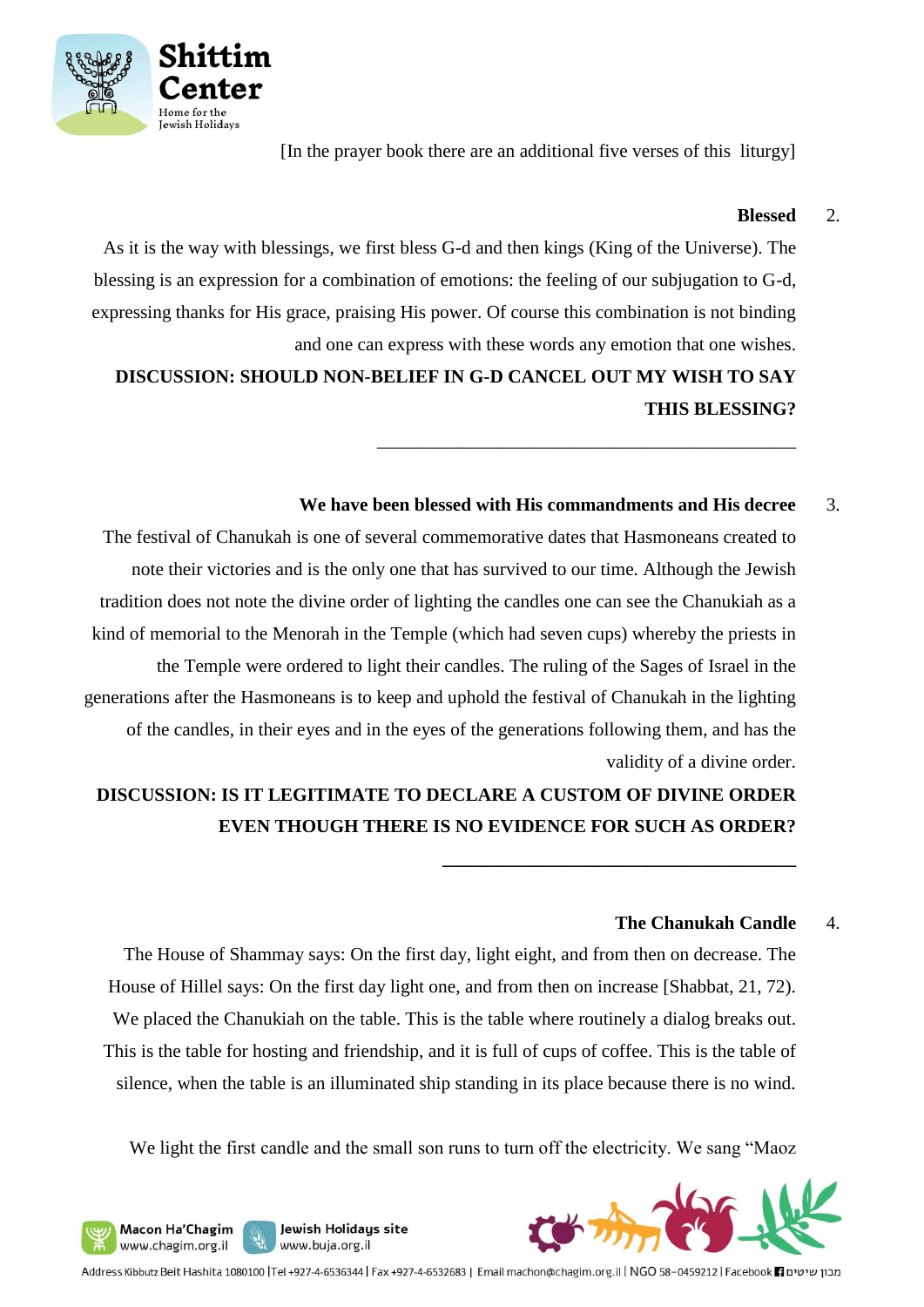

Tzur" in the room in which each of us has a shadow dancing on the wall behind his back, each face has wrinkles and forgotten depth and gentleness, all the eyes in the light of the candle are alike a successful photograph.

Every great act, every great idea, every great heroism - will be reduced. Every small act, every modest heroism, every small gesture of love - shall be accumulated and will light again the flames (thank the Lord!) over and over again.

The small son asks, and he already knows the answer however wants to hear it as a renewed promise:

And tomorrow?

Tomorrow we will light two -

And after tomorrow?

We will light three.

And after that?

After that it doesn't matter, the light will grow

At this time I thought to myself:

"Is it possible to long for the fire of Shammay, however there is no better way than that of the old man Hillel"

[Gedalia, Kibbutz Mishmar Hanegev, 1971].

**\_\_\_\_\_\_\_\_\_\_\_\_\_\_\_\_\_\_\_\_\_\_\_\_\_\_\_\_\_\_\_\_**

# **DISCUSSION: ARE THERE ADDITIONAL POSSIBLE EXPLANATIONS TO RULE IN FAVOUR OF THE CUSTOM OF THE HOUSE OF HILLEL?**

#### **Miracles** 5.

"The miracle of the jar of oil" relates of course to "the miracle" of the victory of the Hasmoneans and their army. For thousands of years in exile the miracle has been emphasized on account of the human heroism that enabled it. With the the national Zionist resurrection the motif of the heroism was again emphasized, as can be seen in the section from the song by Aharon Zeev [Melody: Mordechai Zeira], the children's poet and the first education officer of the IDF:

> "We carry torches In the dark nights



Jewish Holidays site y, www.buja.org.il

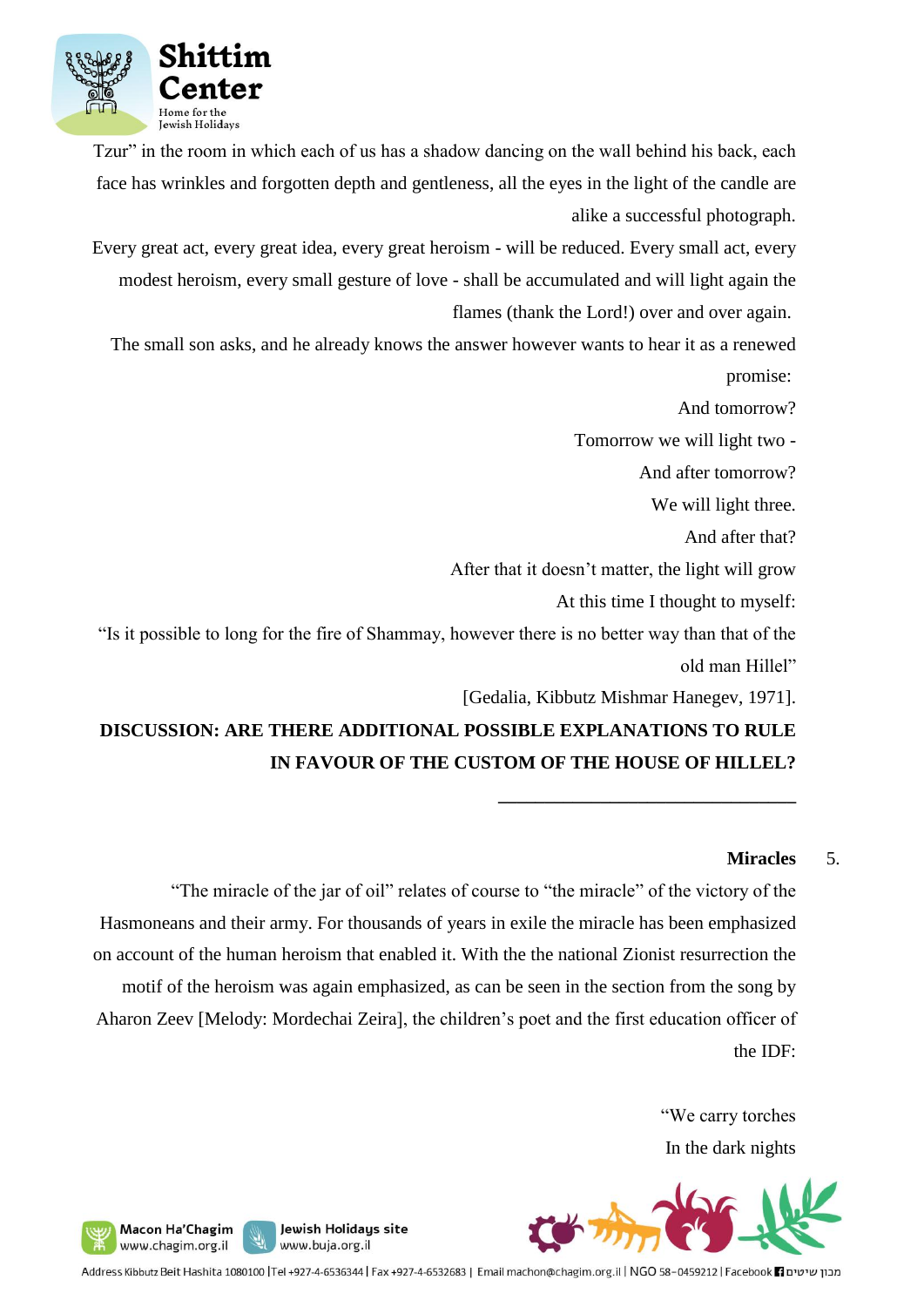

Lighting up the paths under our feet - - A miracle did not happen for us, we did not find a jar of oil We went to the valley, we ascended the mountain We discovered the concealed springs of light We quarried the rock until we bled Let there be light"

"We carry torches in the dark nights" Recently I have returned to this song again and again And ask the one reciting it in my heart, from the beginning

I always knew that the song spoke the truth I always said: between myself and I that it is talking about times that have passed, about my forefathers the pioneers Who paved the path before me.

> But now I know That it was written about us Now I want to say! From the beginning In this language, the language of now

Now, today, we Carry the torches And our hearts are hungry for light Because they are not glowing under our feet We are still paving our way We are groping about in the fog that is covering us And the miracle is not expected apart from the confiscation.

We are still going to the valley



Macon Ha'Chagim y, www.chagim.org.il

Address Kibbutz Beit Hashita 1080100 |Tel +927-4-6536344 | Fax +927-4-6532683 | Email machon@chagim.org.il | NGO 58-0459212 | Facebook | מבון שיטים

Jewish Holidays site

www.buja.org.il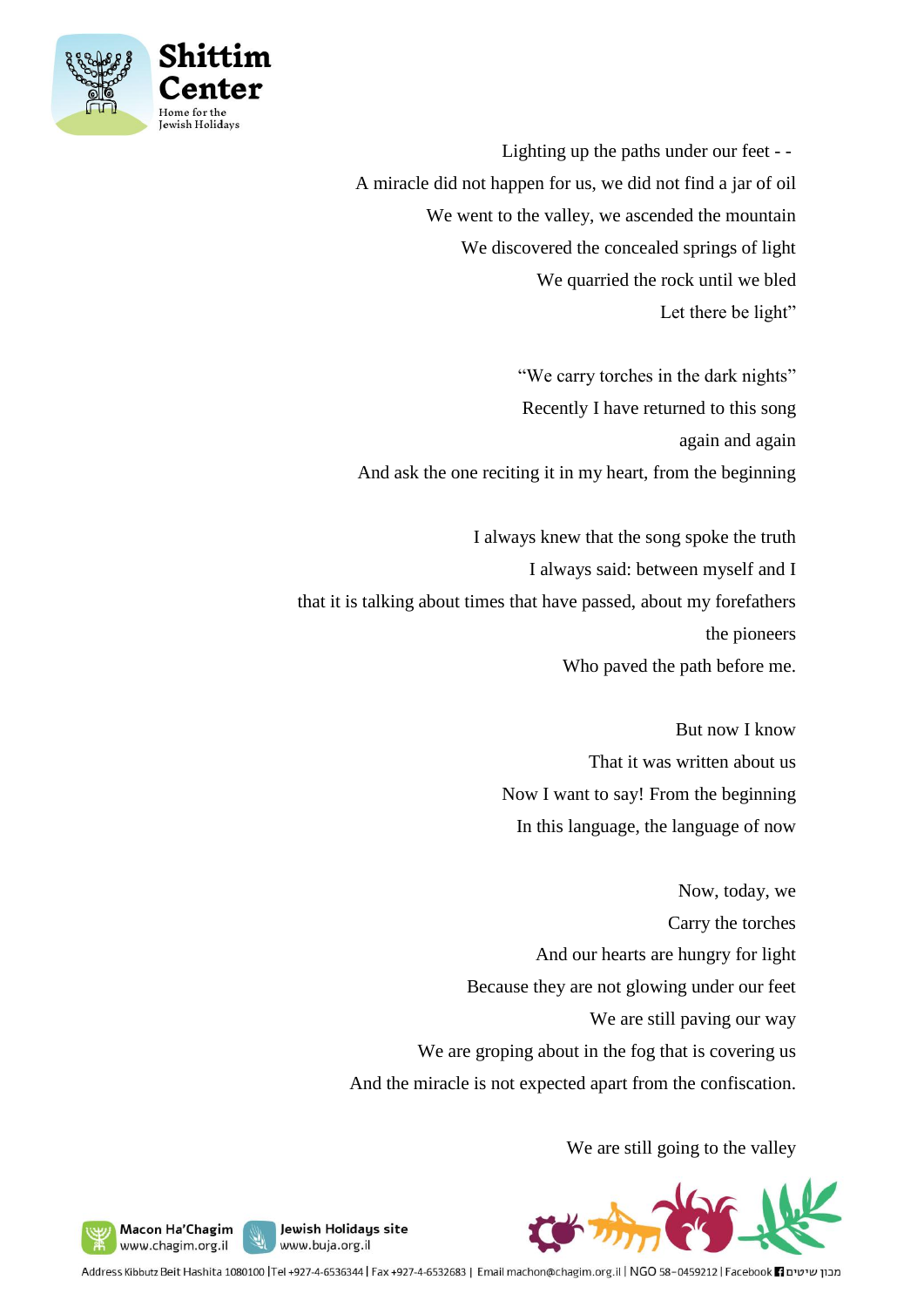

We have still not ascended the mountain We are still quarrying the rock We are bequeathing to our sons, third and fourth generations The axe.

The way is very hard we said The way is very long we said And sometimes it seems that the paths are deceiving us

> But we also know that the way that is long The winding road Will reach the plain One day it will have to reach the plain Because at the end of the road the light is waiting Let there be light

> > Mirik Garzi, Chanukah 5761 Three months after the Second Intifada

\_\_\_\_\_\_\_\_\_\_\_\_\_\_\_\_\_\_\_\_\_\_\_\_\_\_\_\_\_\_\_\_\_\_\_\_\_\_

\_\_\_\_\_\_\_\_\_\_\_\_\_\_\_\_\_\_\_\_\_\_\_\_\_\_\_\_\_\_\_\_\_\_\_\_\_\_

# **DISCUSSION: WHAT IS "HEROISM"? WHAT IS "A MIRACLE"? DOES HEROISM HAVE A DIMENSION OF A MIRACLE?**

#### In those days in this time 6.

"Those" days means the days of the Hasmoneans. "This" time could be the calendar date (the month of Kislev) or the historical time (the generation in which we are living)

# **DISCUSSION: WHAT INTERPRETATION OF "THIS TIME" SEEMS MOST CORRECT TO US?**





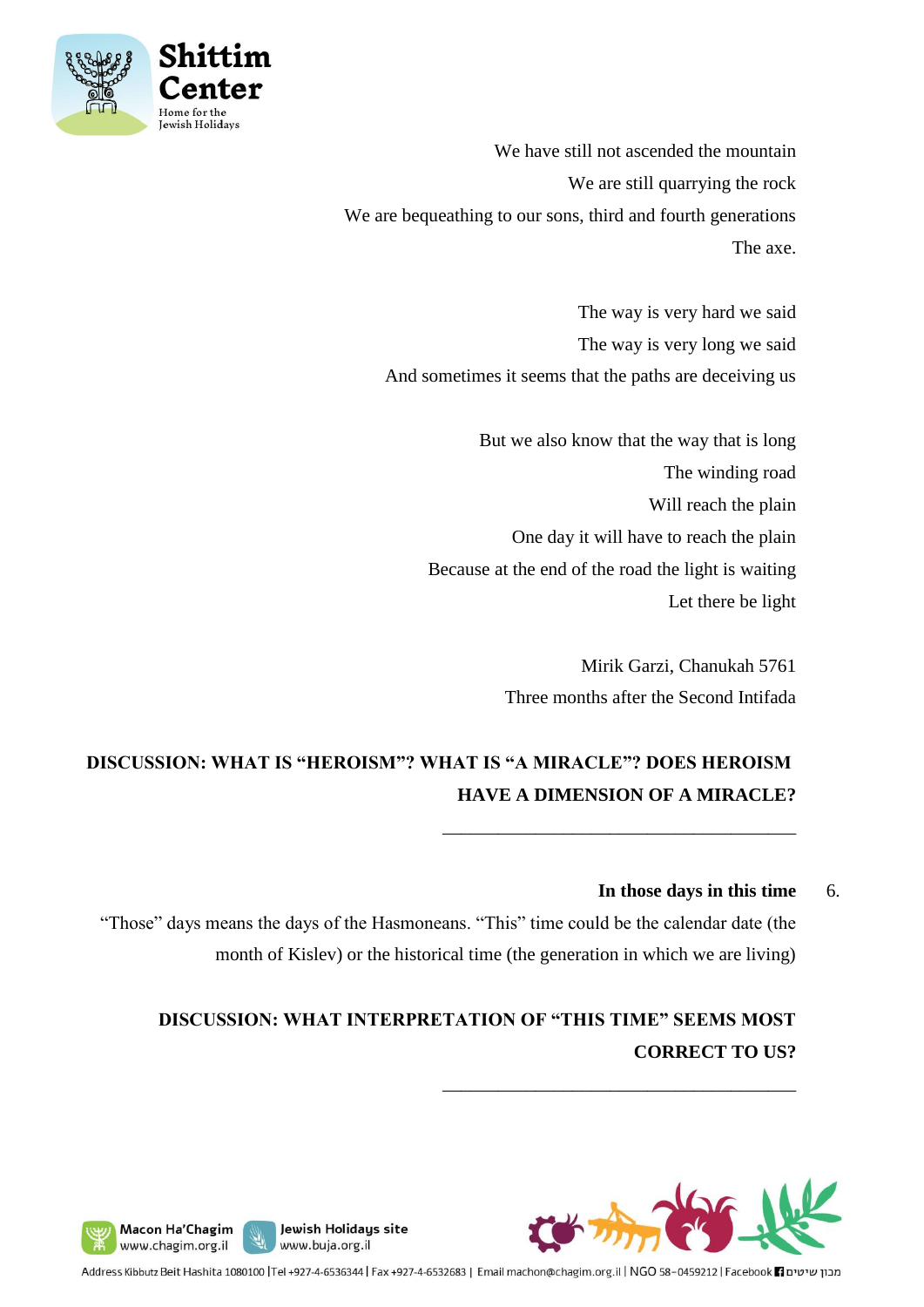

#### **Shehehiyanu** 7.

\_\_\_\_\_\_\_\_\_\_\_\_\_\_\_\_\_\_\_\_\_\_\_\_\_\_\_\_\_\_\_\_\_\_

The Shehehiyanu blessing is said, as a rule, as an expression of our joy when we perform a Jewish ceremony whereby a whole year has passed since it was last said. We give thanks that we have been enabled to experience again the ceremony that we experienced in the past year. Therefore we say this blessing only when lighting the first candle.

#### 8. **Your holy priests**

The Book of the Hasmoneans 1 (there are four) was written by a Jew who lived during the time of the revolt of the Maccabees. Matityahu and his sons were priests, which enabled them to engage in the renewal of the divine work in the Temple. This book was written originally in Hebrew however the Sages did not safeguard it and it remained only in its Greek translation and was not part of the Jewish book repository in the nineteenth century. So it was again translated back into the original language, Hebrew:

"Then Yehuda and his brothers said: Now that our enemies have been crushed, let us go up to purify the Temple and rededicate it. So the whole army assembled, and went up to Mount Zion..... He chose blameless [pure] priests, devoted to the Torah and they purified the Temple.... They made new holy utensils and brought the Menorah, the altar of incense, and the table into the temple. Then they burned incense on the altar and lighted the lamps on the Menorah.....And on the twenty fifth day of the ninth month, that is, the month of Kislev, it was dedicated with songs, harps, lyres, and cymbals...... For eight days they celebrated the dedication of the altar..... Yehuda and his brothers and the entire assembly of Israel decreed to celebrate the festival of dedication of the altar.

Every year for eight days, from the twenty fifth day of the month Kislev, a festival with joy and gladness.

{Hasmoneans 1, Chapter 4]

\_\_\_\_\_\_\_\_\_\_\_\_\_\_\_\_\_\_\_\_\_\_\_\_\_\_\_\_\_\_\_\_\_\_\_\_\_

#### **The eight days of Chanukah** 9.

In the Bavli Talmud, the writing of which was concluded in Babylon some six hundred years



Jewish Holidays site Macon Ha'Chagim y, www.chagim.org.il www.buja.org.il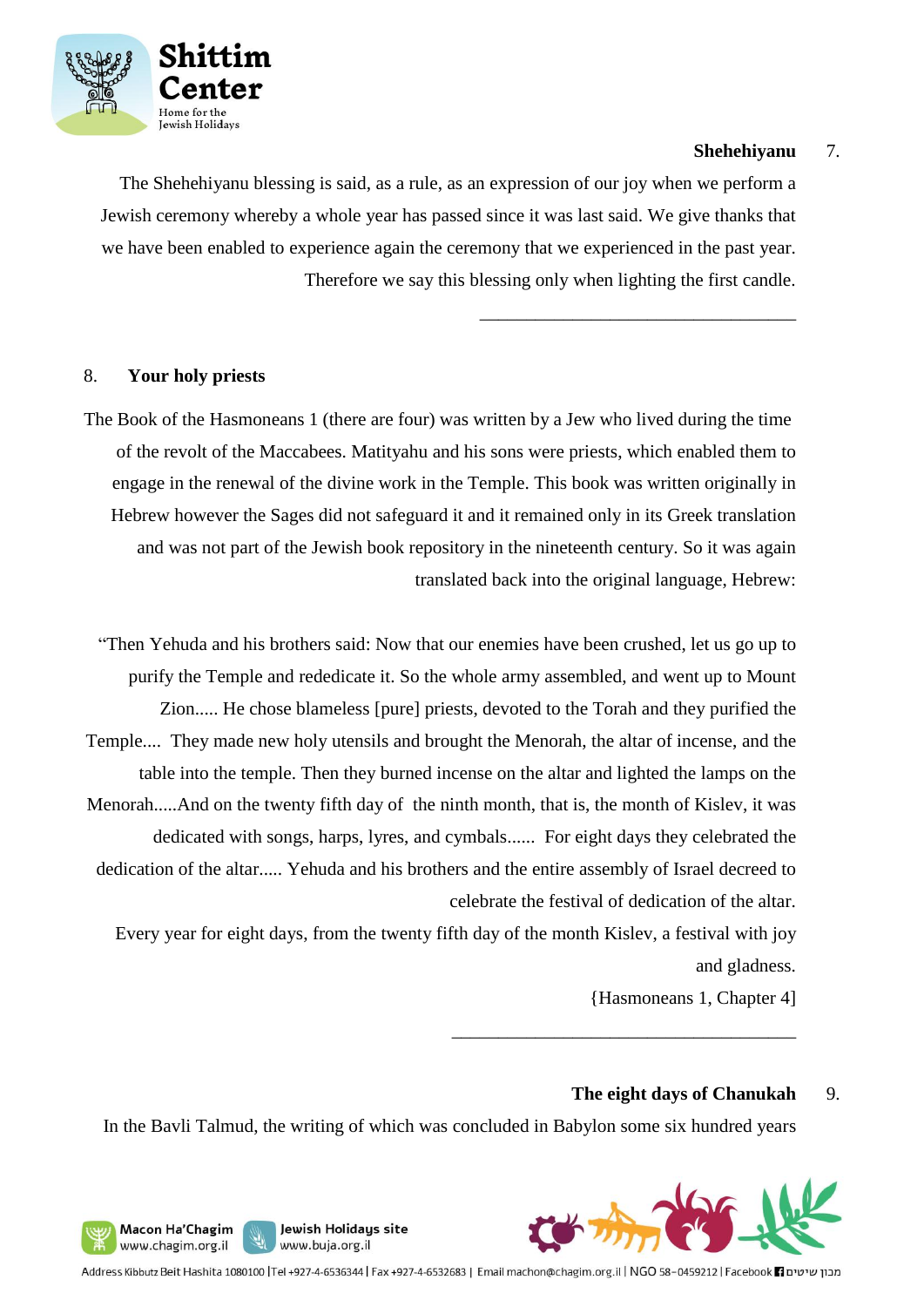

Macon Ha'Chagim

www.chagim.org.il

y,

after the Hasmonean era, cites the ancient text (the Taanit Tractate):

"On the twenty fifty of Kislev the days of Chanukah are eight, and it is prohibited to eulogize (the dead) on them or to suffer (to fast).

The Bavli Talmud explains as follows:

"When the Greeks entered the Temple they defiled all the oils in the Temple. When the kingdom of the House of Hasmoneans triumphed, they checked and found only one jar of oil which had the seal of the High priest, and was sufficient to light for only one day. A miracle occurred and they used it to light for eight days. After this they determined festival days with praise and confession.

[Shabbat, 21, 72]

# **DISCUSSION: WHY DOES THE TALMUD BAVLI EMPHASIZE THE MIRACLE OF THE JAR OF OIL AND NOT "THE TRIUMPH OF THE KINGDOM OF THE HOUSE OF HASMONEANS"**.

## **And we are not permitted to use them** 10.

\_\_\_\_\_\_\_\_\_\_\_\_\_\_\_\_\_\_\_\_\_\_\_\_\_\_\_\_\_\_\_\_\_

**\_\_\_\_\_\_\_\_\_\_\_\_\_\_\_\_\_\_\_\_\_\_\_\_\_\_\_\_\_\_\_\_\_\_\_\_\_\_\_\_**

The candles are a symbol. The role of the symbol is to express content and significance and not to use it as a practical instrument.

In the past, when candles were the only source of light in the home, they saw fit to emphasize the uniqueness of the Chanukah candles as symbols and not as instruments.

# **DISCUSSION: WHICH OTHER JEWISH SYMBOLS ARE THERE TO EXPRESS CONTENT AND SIGNIFICANCE?**

#### **Maoz Tzur Yeshuati** 11.

"Maoz Tzur" was written in the  $13<sup>th</sup>$  century in Germany by a Jew whose first name was Mordechai. Since then and to date many Jews sing it at the conclusion of the blessings over the candles. The term "Maoz" for G-d originates from the bible, such as in Psalms, 27:1: "G-d is

Jewish Holidays site

www.buja.org.il

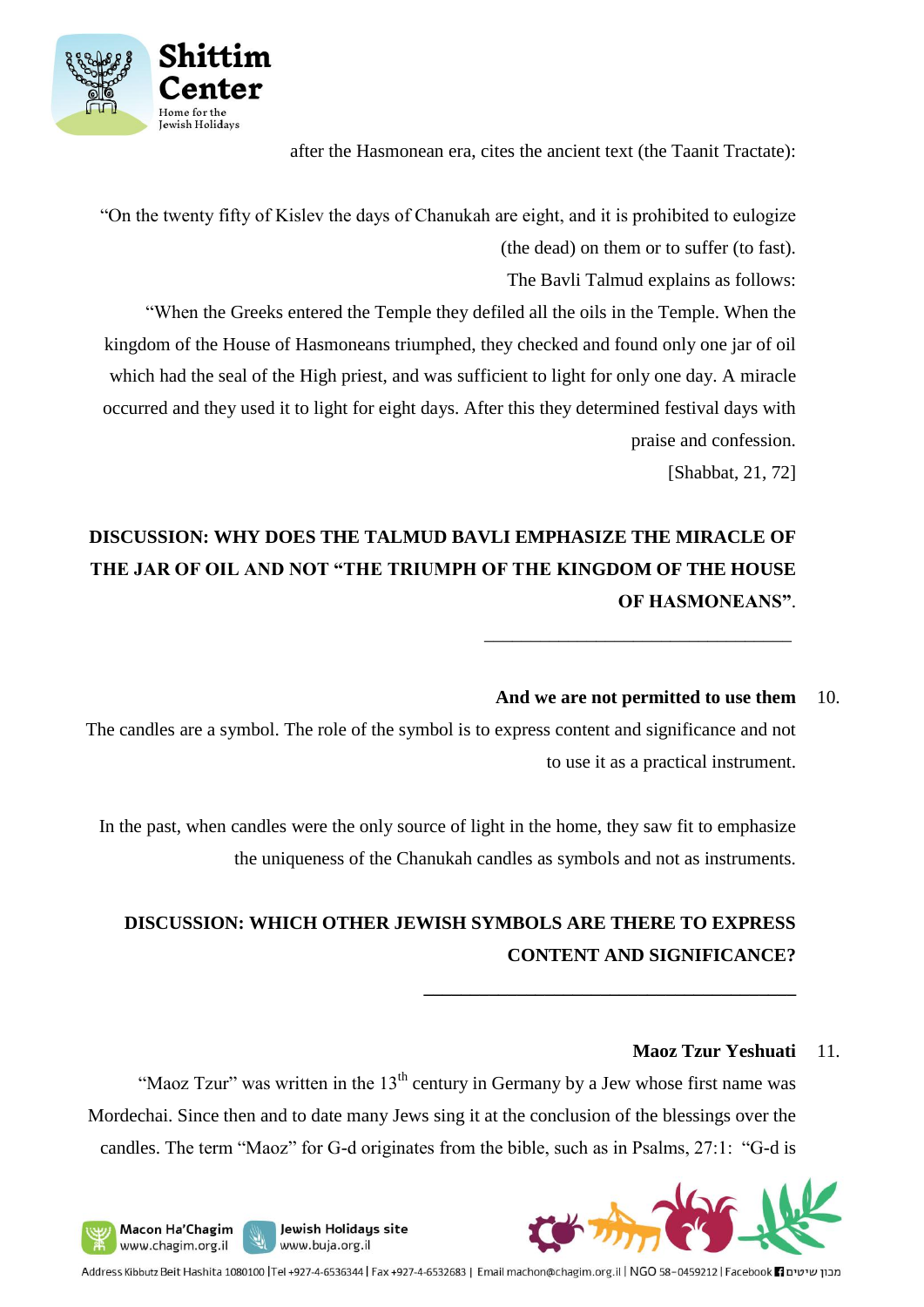

my light and my salvation whom shall I fear?

\_\_\_\_\_\_\_\_\_\_\_\_\_\_\_\_\_\_\_\_\_\_\_\_\_\_\_\_\_\_\_\_

**\_\_\_\_\_\_\_\_\_\_\_\_\_\_\_\_\_\_\_\_\_\_\_\_\_\_\_\_\_\_**

G-d is the stronghold of my life of whom shall I be afraid?

Or in Jeremiah 16:19 "...O G-d, my strength, and my fortress, and my refuge in the time of sorrow..."

The tune of "Moaz Tzur" which is a typical tune in recent years for the national-religious festival of freedom, is a tune that was based on a German folk song from the Middle Ages.

## **From the destruction of the enemy alike a barking dog** 12.

This song, which was composed during the Crusades based on the mass murders of Jews by Christians, expresses a desire to defeat the murderers. The enemy is similar to a barking dog, that G-d will cause its destruction.

# **DISCUSSION: IS IT JUSTIFIED TO BE HAPPY AT THE DESTRUCTION OF THE ENEMY, OR IS IT APPROPRIATE TO BE SORRY ABOUT ANY VIOLENCE, EVEN WHEN THERE IS NO CHOICE BUT TO USE IT?**

### **Dedication of the altar** 13**.**

On all the days of Chanukah we read in synagogue in the Torah in the Portion "Nasa" (Numbers, 7-8) in which it is told about the dedication of the Temple that the Children of Israel built in the desert. The altar that the Hasmoneans rebuilt is a symbol that connects between the various resurrections in the lives of the Jewish people.

## **DISCUSSION: CAN THE SYMBOL OF THE ALTAR BE SIGNIFICANT FOR ME?**

### **Feminism in the stories of Chanukah** 14.

**\_\_\_\_\_\_\_\_\_\_\_\_\_\_\_\_\_\_\_\_\_\_\_\_\_\_\_\_\_\_\_\_\_\_\_**

The study of the Talmud deals with the question of who is not obligated to light the Chanukah candle saying: "A woman certainly should light it, says Rabbi Yehoshua Ben Levy: women are obligated to light the Chanukah candle because they were present at that same miracle". [The Shabbat Tractate, Page 23: 71]



Address Kibbutz Beit Hashita 1080100 |Tel +927-4-6536344 | Fax +927-4-6532683 | Email machon@chagim.org.il | NGO 58-0459212 | Facebook 1 מכון שיטים

Jewish Holidays site

www.buja.org.il

Macon Ha'Chagim

www.chagim.org.il

y,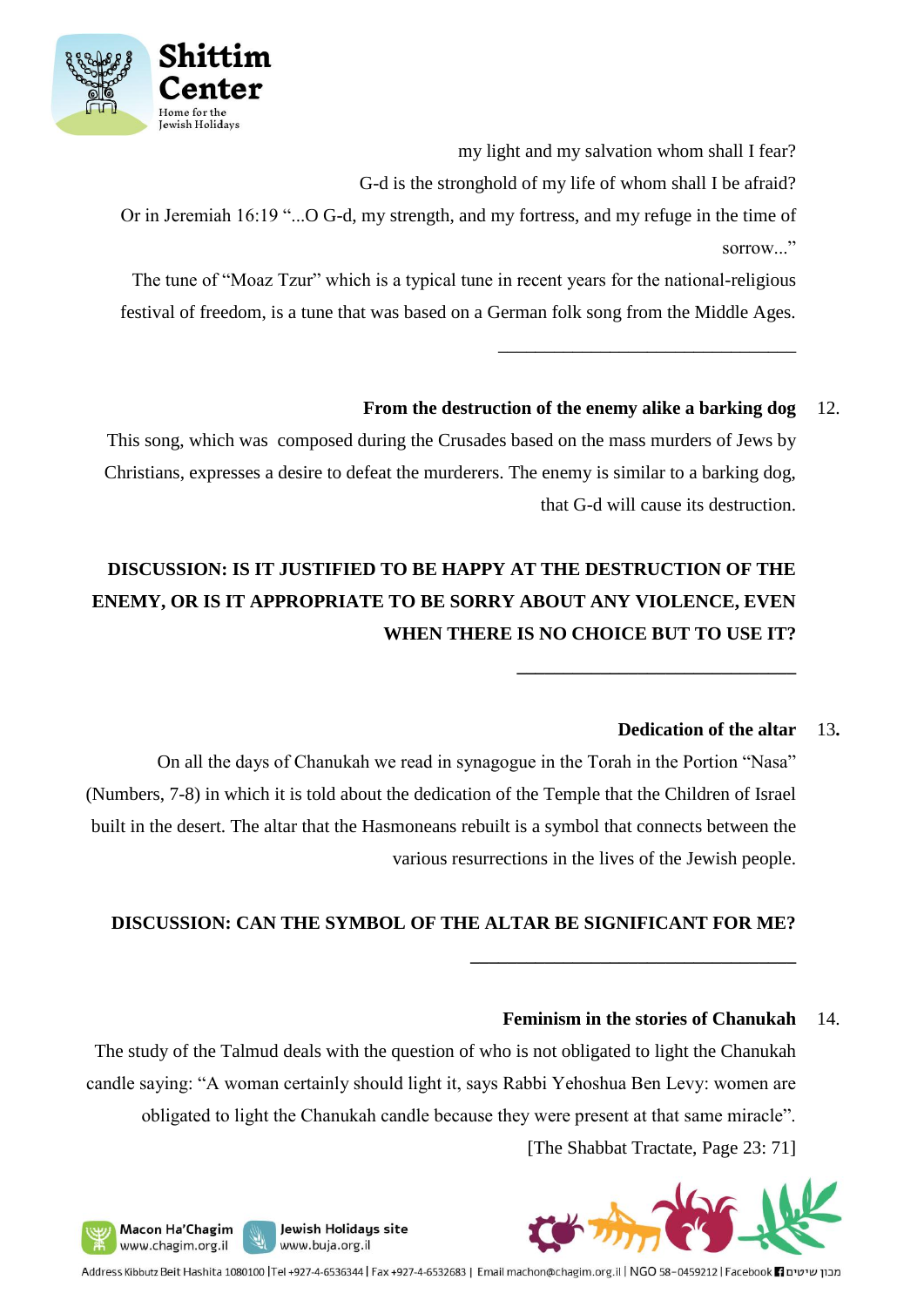

Three stories of women are related to Chanukah and they have undergone many incarnations and versions:

- The story of "the mother of the sons" (known later as "Hannah and her seven sons")
- The story of Judith which appears in the Book of Judith, one of the external books (not included in the bible)
- The story of the daughter of Matityahu

Here is one of the versions (one of many) of each of the stories of these women:

#### Main questions raised by the stories:

- 1. Which ways or methods do the women choose to be involved in a national-cultural combat dispute, when there is no place for them in political, military or spiritual/artistic involvement in the public arena? Which various methods do they use with their femininity/sexuality for this purpose? (It is possible to open the discussion on this subject by introducing stories and names of women involved in a cultural national struggle throughout history and the patterns of involvement customary, as well as patterns of involvement which are not expressed in these stories such as direct involvement in the peace process, or war as part of an official army).
- 2. Do they serve the interests of women, is their status as women improved following this? How is it improved and what is harmed?
- 3. Are women some sort of "other" in society, are they part of the national identity which is enhanced in the context of war, or do they still represent "others" also within the collective self which is consolidated against the enemy?
- 4. Which of these act do you admire more and why?

Jewish Holidays site

www.buja.org.il

Macon Ha'Chagim

www.chagim.org.il

y,

5. Do women need to take part in wars - when they are not part of the decision making echelon and in determination of policy leading to these wars?

It is possible to find the stories in adapted and readable versions in the file "From Israel Sources" edited by M.Y. Bardichevsky and in "The Book of Fables" by Bilakik and Ravnitzky.

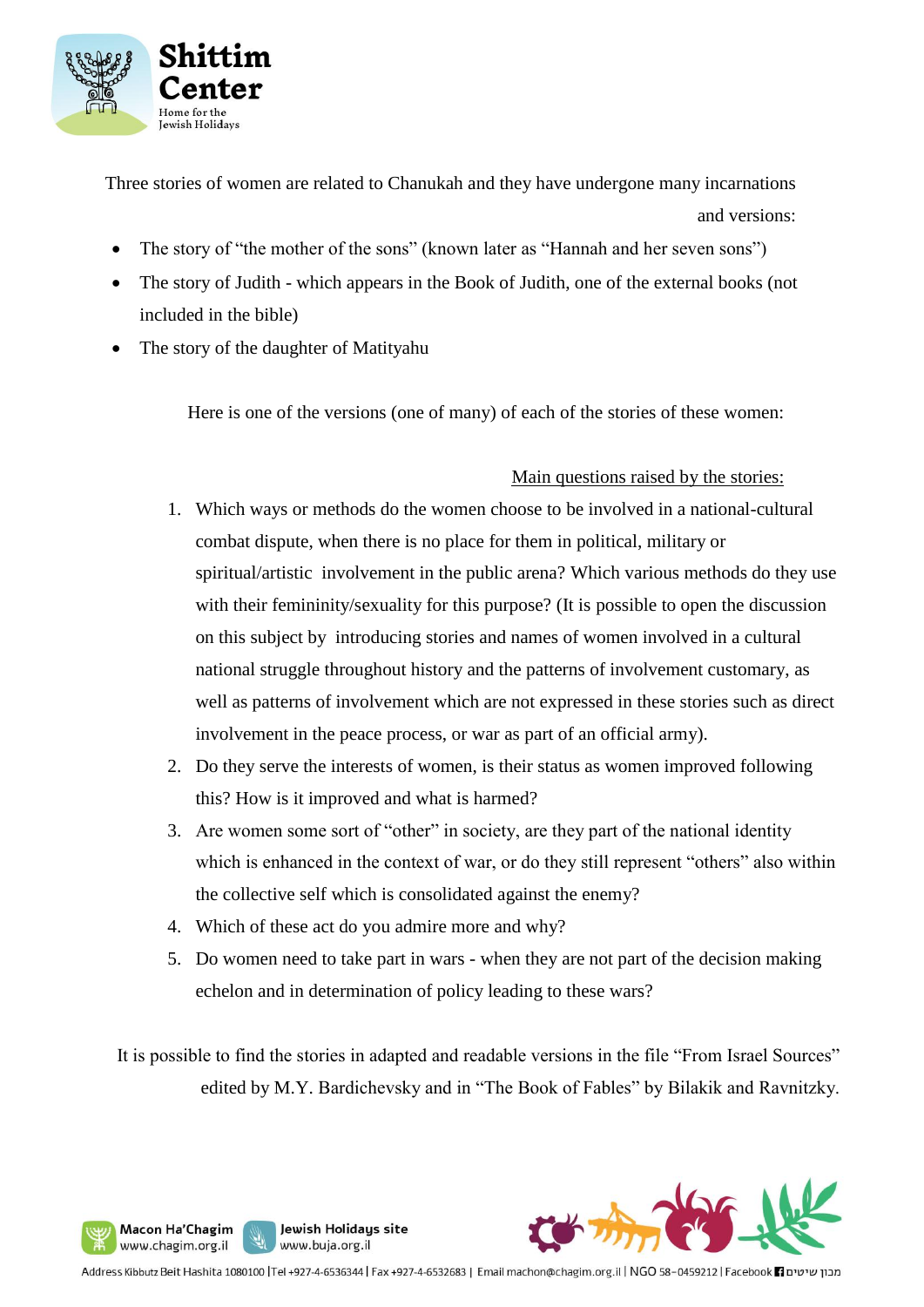

The story of the "Mother and the Sons" - Miriam the daughter of Tanhum according to The Great

Lamentations, Part 1

Miriam the daughter of Tanhum who is imprisoned together with her seven sons, what did the regime do to her: each of them was imprisoned in his own right. They brought out the first son and said to him: bow down to the idol as your brother bowed down

He said to him: heaven forbid my brother did not bow down, and I will also not bow down to it. He said to him: Why?

He said to him: Because it is written in the Torah I am the Lord your G-d (Exodus 20:2). He ordered him to be killed.

He brought out the second, and said to him: Bow down to the idol as your brother bowed down. He said to him: Heaven forbid my brother did not bow down, and I will also not bow down to it. He said to him: Why?

Because it is written in the Torah that you shall have no other god before me (*Ibid*, *ibid, 3)* He immediately ordered him to be killed.

He brought out the third, and said to him: Bow down to the idol as your brother bowed down. He said to him: Heaven forbid my brother did not bow down, and I will also not bow down to it. He said to him:: Why?

Because it is written in the Torah: You shall sacrifice only to G-d (*Ibid*, 22:19) and he ordered him to be killed.

He brought out the fourth, and said to him: Bow down to the idol as your brother bowed down. He said to him: Heaven forbid my brother did not bow down, and I will also not bow down to it.

He said to him:: Why?

Because it is written in the Torah: You shall not bow to them and you shall not worship them (*Ibid,*  20:5) and he ordered him to be killed.

He brought out the sixth and said to him: Bow down to the idol as your brother bowed down. He said to him: Heaven forbid my brother did not bow down, and I will also not bow down to it. He said to him:: Why?

Because it is written in the Torah: Hear O Israel the Lord is G-d and the Lord is one (Deuteronomy, 6:4)



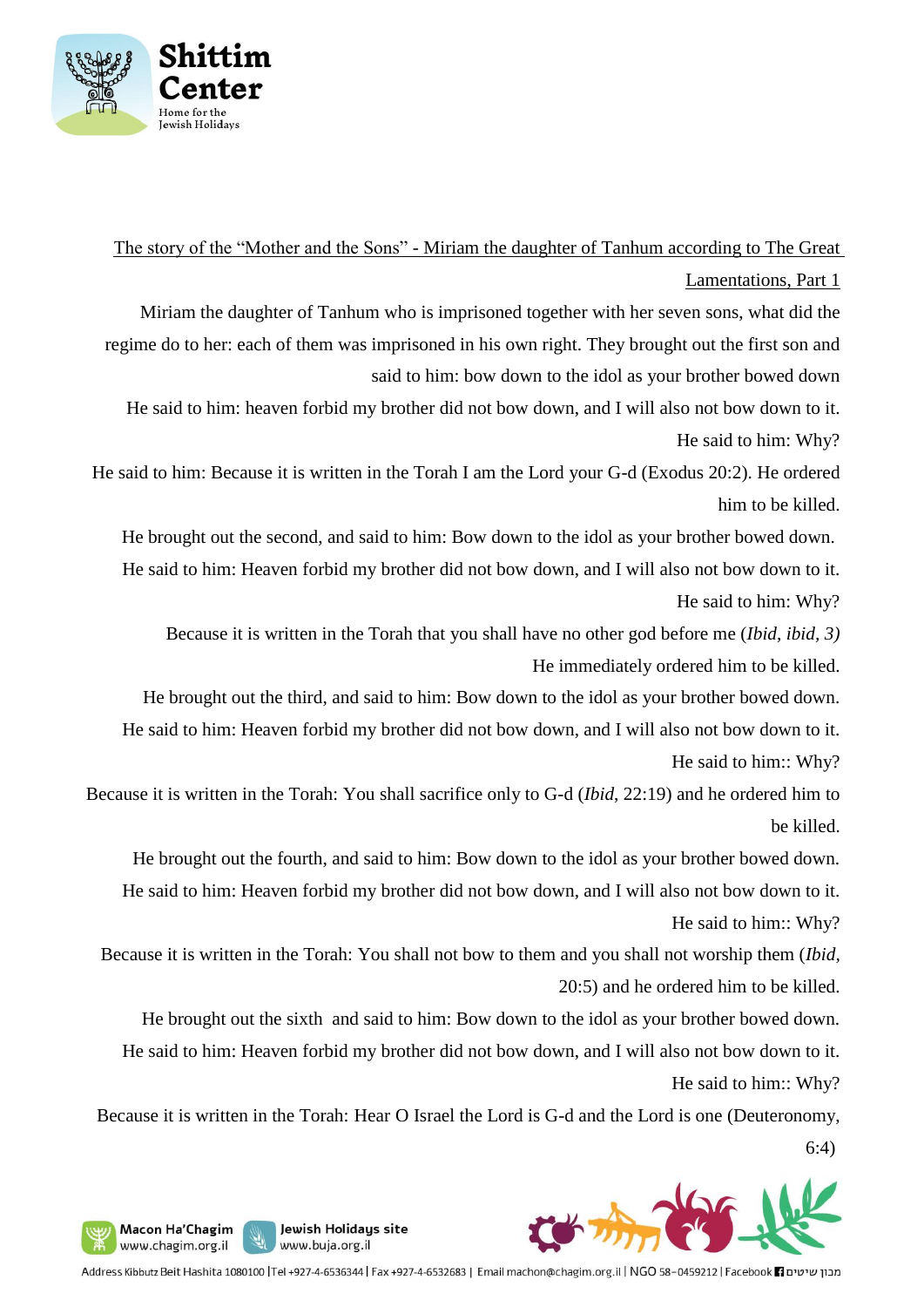

He brought out the seventh, and he was the youngest of them.

He said to him: Bow down to the idol as [your brother] bowed down

He said to him: heaven forbid my brother did not bow down to the idol, and I will not bow down. He said to him: Why?

Because we have already sworn to G-d that we shall not exchange Him for another, saying G-d

declared this today (Deuteronomy 27:17) and as we swore to him, so he swore to us, not to

exchange us for another nation and G-d has declared this today (*Ibid, Ibid*, 18)

He said to him: If so I shall throw this ring before the idol and you go and bring it to me so that they will see and say that you have fulfilled the commandment of Caesar.

He said to him: Woe to you Caesar, shall I fear you who are of flesh and blood, and not fear the

King of Kings blessed be He who is the G-d of the universe.

He said to him: And is there a G-d of the universe?

He said to him: Woe to you Caesar and have you seen a universe of abandonment?

He said to him: And what is there here of your G-d?

He said to him: About your idol worshipping it is written: they have mouths but cannot speak but about our G-d it is written: by the word of the Lord the heavens were made (*Ibid,* 33:6).

He said to him: And does your G-d have eyes?

He said to him: About your idol worshipping it is written: they have ears but they hear not (Psalms 115:6) but about our G-d it is written: for the eyes of G-d are always on you (Deuteronomy: 11:12).

He said to him: Does your G-d have ears?

He said to him: About your idol worshipping it is written: they have ears but they hear not (Psalms

115:6) but about our G-d it is written: And G-d shall listen and hear (Malachi 3:16).

He said to him: Does your G-d have a nose?

He said to him: About your idol worshipping it is written: they have a nose but they cannot smell (Psalms 115:6) but about our G-d it is written: And G-d smelled the pleasing aroma (Genesis 8:21).

He said to him: Does your G-d have hands?

He said to him: About your idol worshipping it is written: they have hands but cannot feel (Psalms 115:7) but about our G-d it is written: My own hand laid the foundations of the earth (Isaiah 48:

13).

He said to him: And does your G-d have feet?

y,

Macon Ha'Chagim

www.chagim.org.il

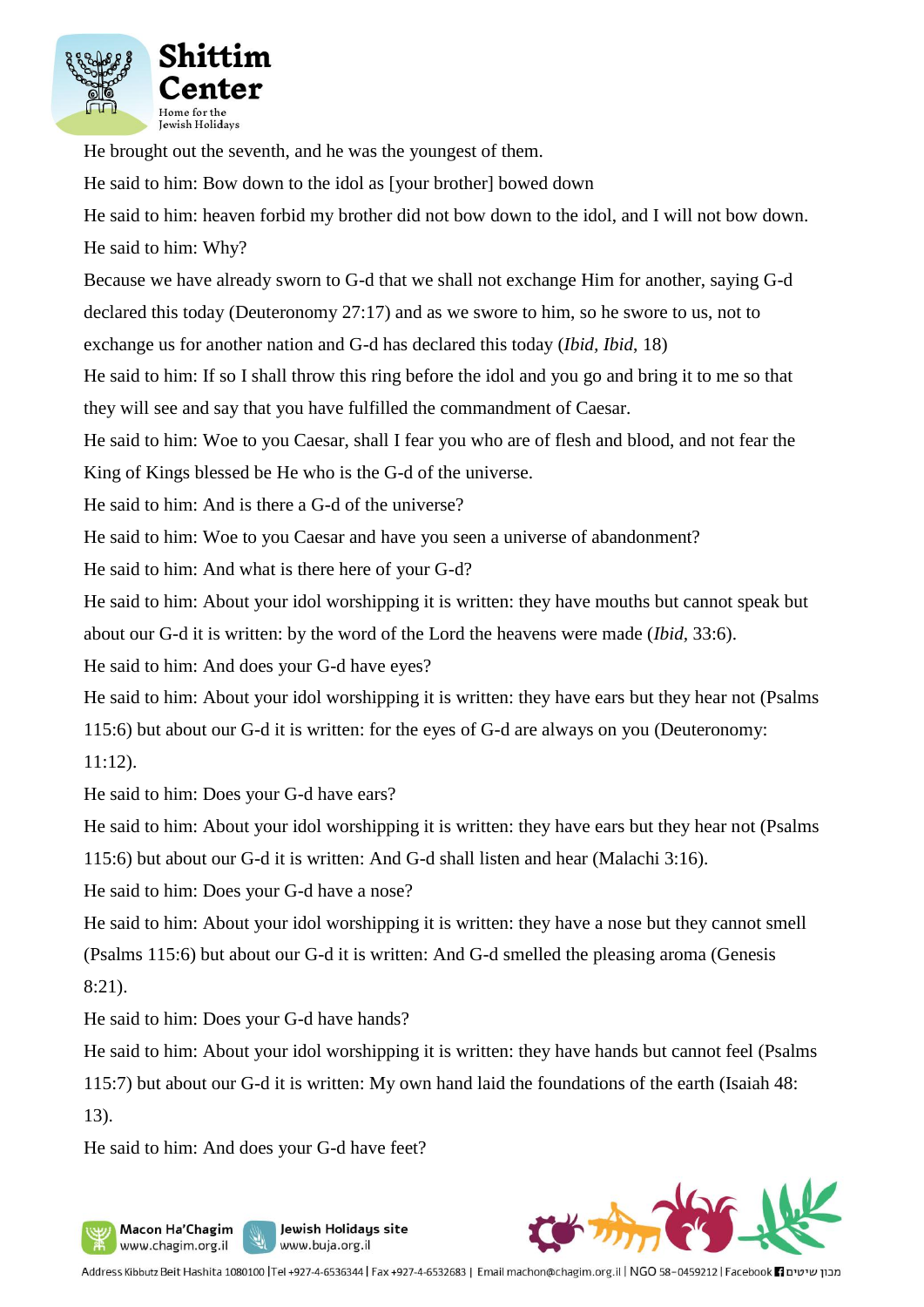

He said to him: About your idol worshipping it is written: they have feet but cannot walk (Psalms 115:7) but about our G-d it is written: On that day his feet shall stand (Zachariah 14: 4) and He treads on the height of the earth (Micah 1:3).

He said to him: And does your G-d have a throat?

He said to him: About your idol worshipping it is written: They cannot utter a sound with their throats (Psalms 115:7) but about our G-d it is written: His mouth is sweetness and He is altogether precious (Song of Songs 5: 16).

He said to him: If He has all those attributes, why did He not save you as He saved Hanania, Mishal and Azaria.

He said to him: Hanania Mishal and Azaria were innocent and they were felled by an innocent king, but we were guilty and we were felled by the hand of a guilty cruel king, so that they would demand our blood, because many bears and many tigers that the blessed be He has to harm us, and we did not deliver to the blessed be He only by your hand on the path that he shall demand our blood from your hand, and he immediately ordered him to be killed.

#### Questions:

- Miriam asks to nurse her son, which methods does she use to cope with the difficult decree, how does she use her maternity?
- In which way does she express her commitment to culture and religion?
- What is Miriam's position vis-à-vis Abraham, as a woman?

Jewish Holidays site

www.buja.org.il

• Is this statement ironic?

Macon Ha'Chagim www.chagim.org.il

(The dialog between the sons and the regime is carried out by the verses (religion-culture)) It is possible to compare the legend with a series of legends about the place of Sarah in the binding of Isaac - Tanhuma, the Torah portion Vayireh.

The story of the daughter of Matityahu from "the Midrash" edited by Yelink (according to the Chanukah midrash.

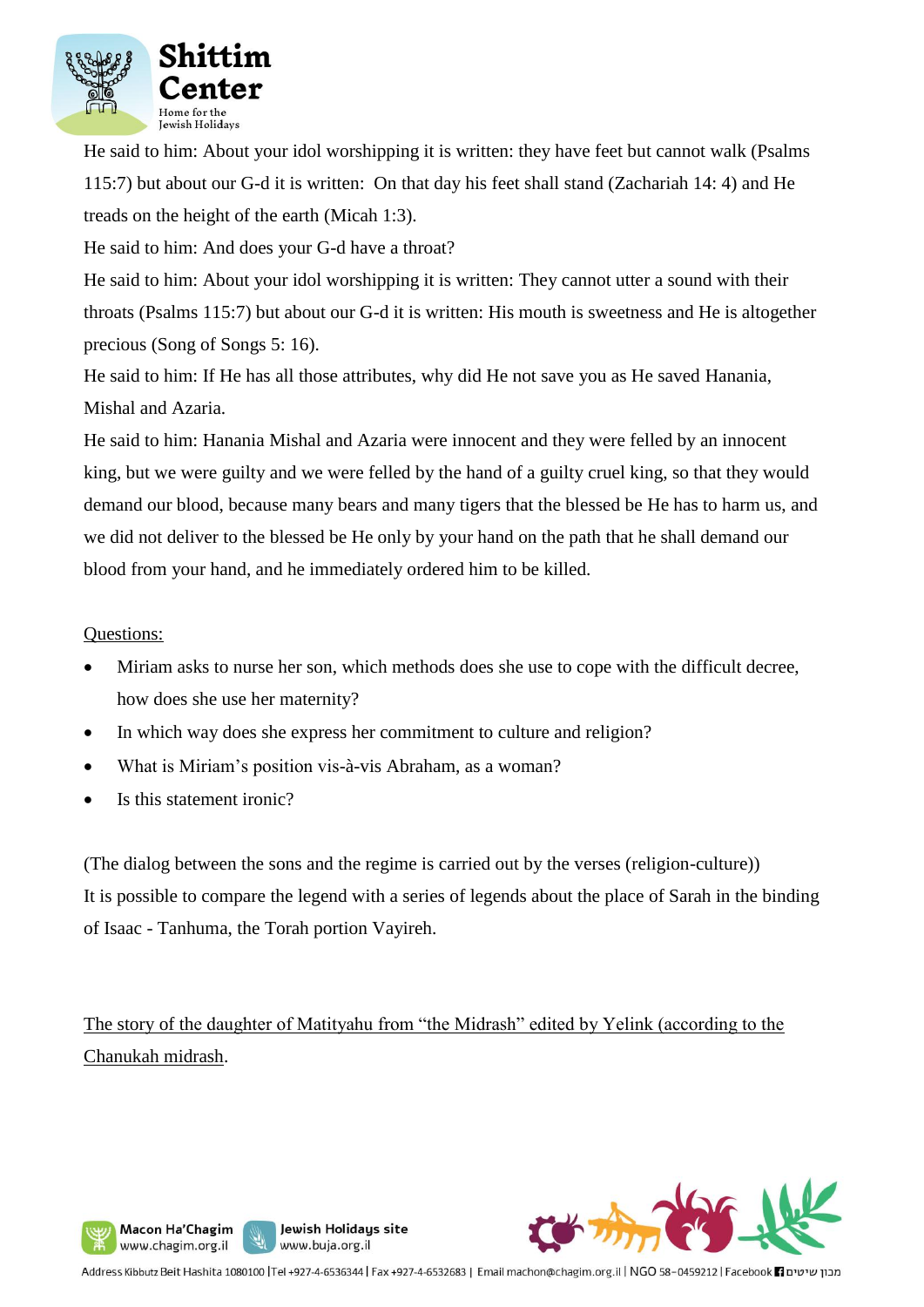

They stood and decreed: "Every person whose wife goes to the mikveh will be pierced by the sword! And the one who sees her will have her for a wife! And her sons as slaves."

When Israel heard this they refrained from using their beds and when the Greeks heard this they said: we succeeded. the people of Israel are not using their beds. And their beds shall become ours.

When Israel saw this they returned to their wives although they had not gone to the Mikveh against their will. They said: Master of the Universe. We have no choice it is not for our good - a woman does not want to live with her husband without her pleasure.

The blessed be He said to them: As you did this without intention I shall purify you. And G-d opened for each of them a spring inside his home, and the wives could immerse themselves inside their homes and the verse was fulfilled for them: "You will draw water with joy from the waters of the redemption" (Isaiah 12:3). When G-d washed away the filth of the daughters of Zion (*Ibid,* 4L4).

When the Greeks saw that Israel was not affected by their decrees, they stood and decreed upon them a bitter and ugly decree, that a bride shall not go on her wedding night to her husband, but rather to the governor in that place.

When Israel heard this their hands became weak and their energy left them and they refrained from marriages. And the daughters of Israel would grow old as virgins and the verse was fulfilled for them: The maidens are unhappy and and Jerusalem is bitter (Lamentations 1:4) and the Greeks abuse the virgins of Israel.

This continued for three years and eight months, until the marriage of the daughter of the High Priest Matityahu to the Hasmonean called Elazar.

Jewish Holidays site

www.buja.org.il

Macon Ha'Chagim

www.chagim.org.il

y,

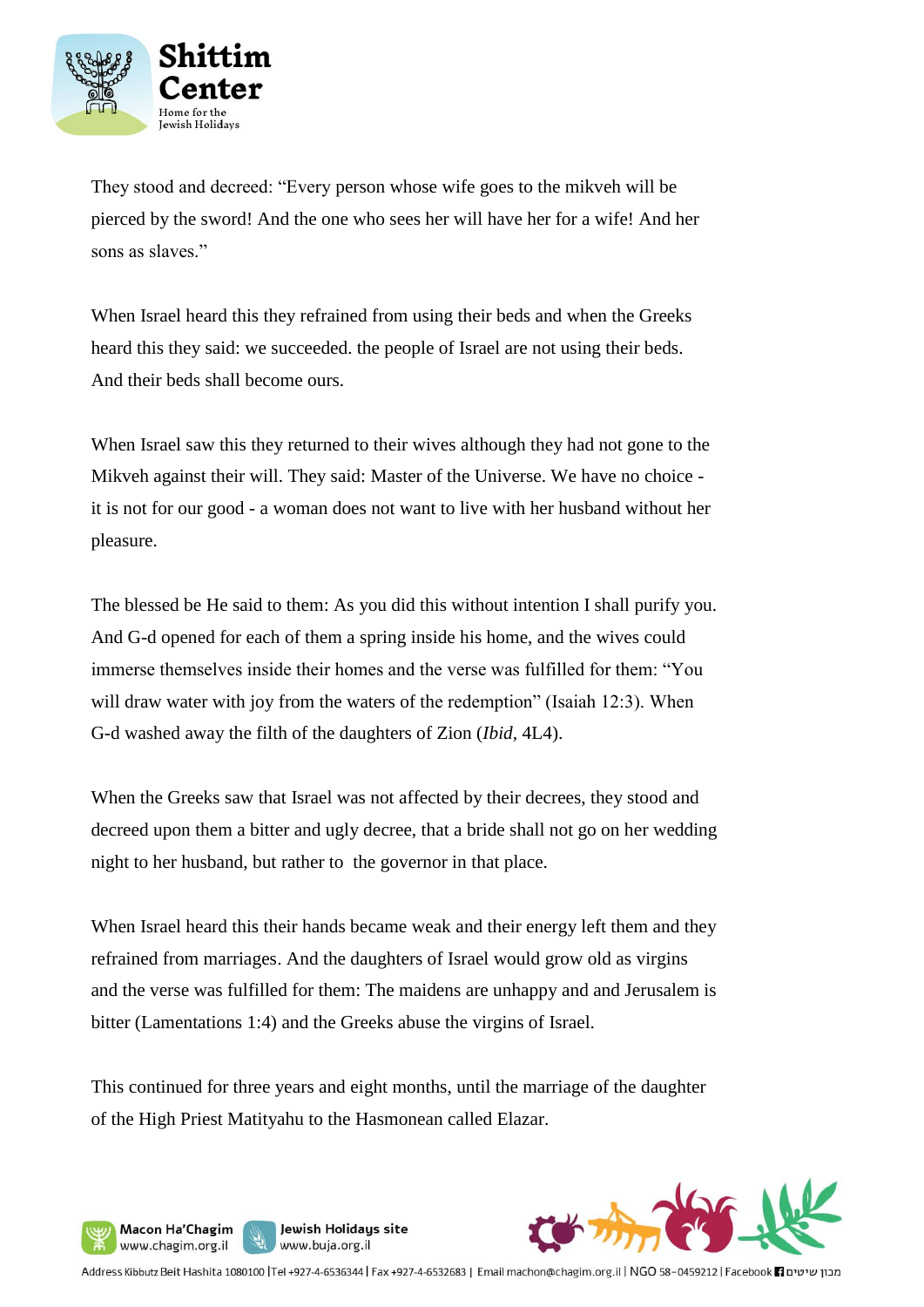

On their wedding day she was seated on a palanquin. During the feast all the great men of Israel gathered in honour of Matityahu and the Hasmonean who were the greatest men of their generation. And when they all sat to eat, Hannah, the daughter of Matityahu stood up from the palanquin and clapped her hands together and tore off her royal garment before all of Israel and stood revealed before her father, her mother and her groom.

When her brothers saw this they were embarrassed and they put their faces in the ground and rent their clothes and stood to kill her.

She said: Listen my brothers and uncles. What if I stand naked before you righteous men without any transgression and you are all angry. And you are not angry at sending me into the hands of an uncircumcised man who will abuse me. You should learn from Shimon and Levi, the brothers of Dina, who were just two men who were vengeful on behalf of their sister and they murdered a walled city such as Samaria and gave up their souls for the sake of G-d. And G-d helped them and they were not destroyed. And you are five brothers - Yehuda, Yohanan, Yonatan, Shimon and Elazar and you the flowers of the priesthood are more than two hundred. Put your faith in the Lord and he will help you and as it is said: Nothing shall stop the Lord from saviour (Samuel I 14:6). And she opened her mouth and wailed saying: Master of the Universe. If you do not have mercy on us, have mercy on your great name that is called on us and avenge us.

At that time her brothers became angered saying: Come let us have counsel and decide what to do. They took counsel from one another and said: let us take our sister and will go to the great king saying: Our sister is the daughter of a high priest. There is no one greater in Israel than our father and we saw that our sister should not sleep with the governor but rather with a king who is as great as we are. Then we shall enter and kill him and we shall depart and then we shall begin with his servants and with his officers and G-d shall help us and give us strength.

Jewish Holidays site

www.buja.org.il

Macon Ha'Chagim

www.chagim.org.il

S.